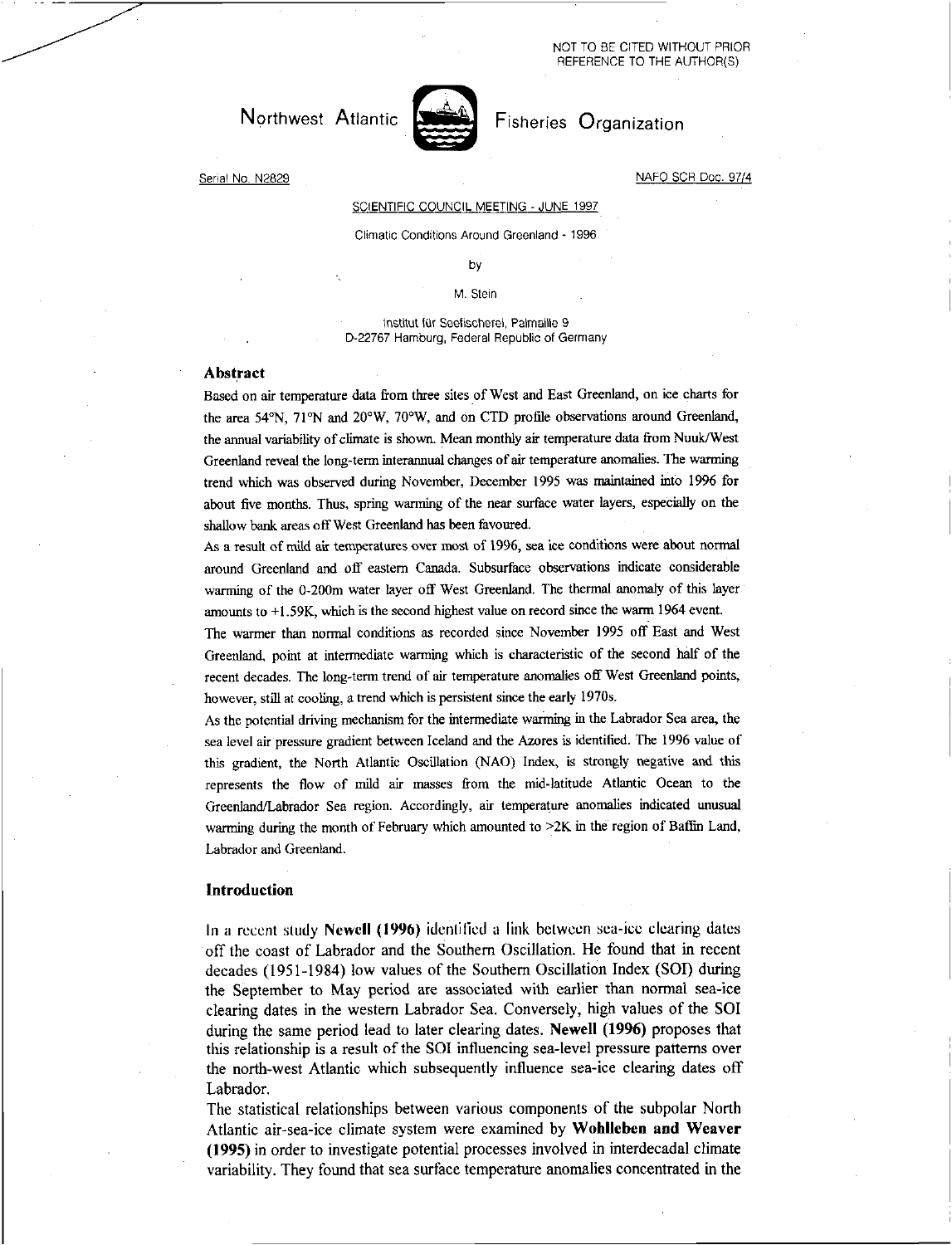Labrador Sea region have a strong impact upon atmospheric sea level pressure anomalies over Greenland, which in turn influence the transport of freshwater and ice anomalies out of the Arctic Ocean, via Fram Strait. These freshwater and ice anomalies are advected around the subpolar gyre into the Labrador Sea affecting convection and the formation of Labrador Sea Water. This has an impact upon the transport of North Atlantic Current water into the subpolar gyre and thus, also upon sea surface temperatures in the region.

**Wohlleben and Weaver (1995)** propose an interdecadal negative feedback loop as an internal source of climate variability within the subpolar North Atlantic. They found time scales for one cycle of this feedback loop to have a period of about 21 years.

Finally, STACFEN recognized during it's June 1996 meeting that the North Atlantic Oscillation (NAO) index which represents the sea level pressure difference between Iceland and the Azores explains largely the hemispheric conditions in the North Atlantic Ocean **(Stein, 1996).** 

While recent cooling has occurred in the Labrador Sea region, in the Barents Sea conditions have been very mild. The cause of the negative relationship is suggested to be related to the large-scale atmospheric wind patterns, the NAO. When the NAO index is high, the Icelandic Low strengthens and the northwest winds over the Labrador Sea intensify, carrying cold air further south. This produces more ice and colder temperatures. At the same time over northern Europe the southwest winds intensify carrying warm air masses farther north causing warm conditions to develop in the Barents Sea.

We see from these three examples that climatic conditions around Greenland are largely the product of hemispherical interactions, both in the east-west direction, and in the north-south direction. The link seems to be on a global scale.

Continuation of climatic data analysis is therefore vital for understanding the climatic events recorded around Greenland and in the Labrador Sea. The present paper is the fifth in a series which started with the year 1992, to elucidate relevant climatic issues around Greenland.

#### **Data and Methods**

Data on the atmospheric climate of Greenland were sampled by the Danish Meteorological Institute at Nuuk (64°11N, 51°44.5'W), Egedesminde (68°42.5'N, 52°53'W) and Angmagssalik (65°36'N, 37°40'W). Whereas the first data set was mutually supplied by the Danish Meteorological Institute in Copenhagen and the Seewetteramt, Hamburg, the latter data sets were given by the Seewetteramt, Hamburg. The climatic mean which the air temperature anomaly charts are referenced to is 1961-1990. Ice charts were constructed from NOAA satellite ice charts. Anomalies of ice edge are referenced to sea ice normals as displayed by **Buch and Stein (1989)** The approximate location of the ice edge is given in the selected figures and in a computer slide show. The temperature anomaly maps for the Northwest Atlantic were taken from **Anon. (1996).** The ice charts and the monthly air temperature anomaly maps are available from the author on request as computer slide shows. Subsurface ocean data are available from German measurements for the West Greenland area.

### Results

#### **Air Temperature and Sea Ice Anomaly during 1996**

Compared to previous years, climatic conditions changed during the year 1996.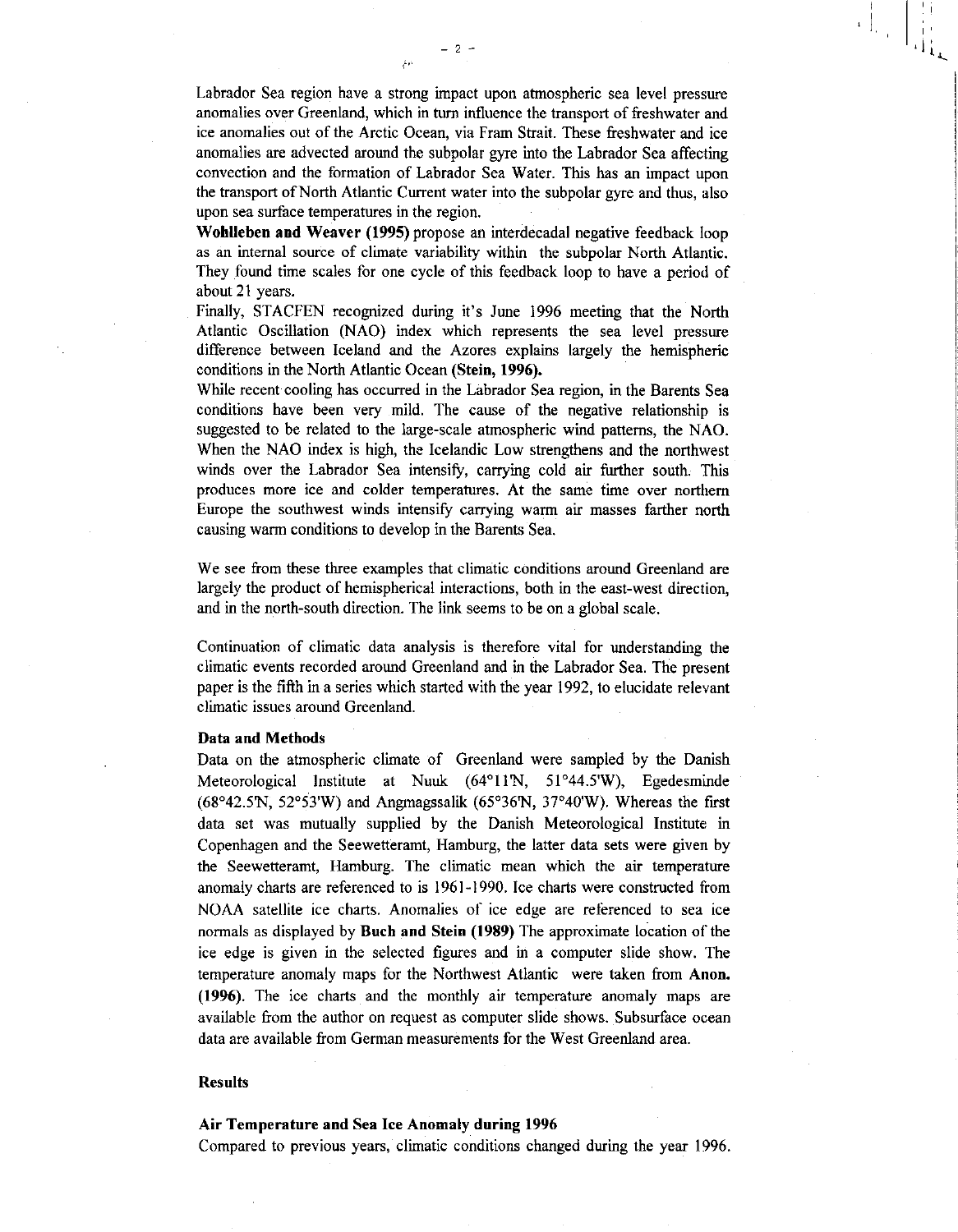During 1992 to 1995 the pattern of air temperature anomalies between 20°W and 70°W, 54°N and 71°N was very similar in the first quarter of the year, especially during the coldest month of the year. This was February during 1992, and March during 1993, 1994, 1995 **(Stein, 1995; Stein, 1995a; Stein, 1996a, b).** Two examples from this period are given in Figs. 1 and 2. Whereas it was  $\eta$  normal" during the first half of this decade to find a cold air mass centered over the town of Egedesminde (labelled E in Figs. 1, 2) with air temperature anomalies of  $\leq 10K$ (1992) and <6K (1995), air temperatures were 2.5 to 4.5K wanner than normal over the Canadian Archipelago and over Greenland during March 1996 (Fig. 3). This situation persisted throughout April when the centre of positive temperature anomalies was situated over South Baffin Land (+6K) and Northeast Greenland (+6.7K). May and June 1996 revealed colder than normal temperatures over the north American continent, over Baffin Land and the West Greenland Sea. July, August and September were warmer than normal in eastern Canada (+3K), and colder than normal off West Greenland. A steep south-north air temperature gradient east off Newfoundland in August 1996 produced a series of strong low pressure systems.

 $-3 -$ 

During the last quarter of the year positive air temperature anomalies prevailed in the Labrador Sea region. Positive anomalies over Baffin Island and Labrador persisted from November to December and increased to +6K. Except for Southwest Greenland which was slightly colder than normal, the west and east coast of Greenland encountered warming up to +4K.

# **Air Temperatures and Climatic Means**

In contrast to previous years **(Stein, 1995; Stein, 1995a; Stein, 1996a, b)** the three observation sites at the west coast and east coast of Greenland (Egedesminde, Nuuk and Angmaggsalik, Fig. 4, 5, 6) indicated positive conditions throughout most of the first half of the year. Whereas the previously coldest month March revealed normal temperatures at Egedesminde (-16.4°C, Fig. 4), air temperatures at Nuuk and Angmaggsalik were considerably warmer than normal (-5.4°C at Nuuk and -2.6°C at Angmassalik). Summer months were slightly colder than normal at the west coast of Greenland, however warmer than normal at the east coast (Fig. 6).

The warming trend which was observed during November, December 1995 **(Stein, 1996b)** was maintained into 1996 for about five months. Thus, spring warming of the near surface water layers, especially on the shallow bank areas off West Greenland has been favoured.

# **Climatic Variability off West Greenland**

For the first time since 1988, the 1996 annual mean air temperature anomaly value revealed above normal conditions (+0.6 K, Fig. 7). The decadal presentation of Nuuk mean air temperature anomalies (Fig. 8) indicated warming which was considerably larger than in the previous year. The long-term trend of Nuuk air temperature anomalies (the 13-year running mean as well as the 5-year running mean) was, however, far from returning to warm or even normal conditions (Fig. 7, 9).

#### **Ice Conditions in the Northwest Atlantic**

The southernmost location of the ice edge was found in the mid of March (960313, Fig. 10). Except for the anomalous ice cover around Cape Farewell the distribution of sea ice is normal. Nearly ice free conditions were found at the end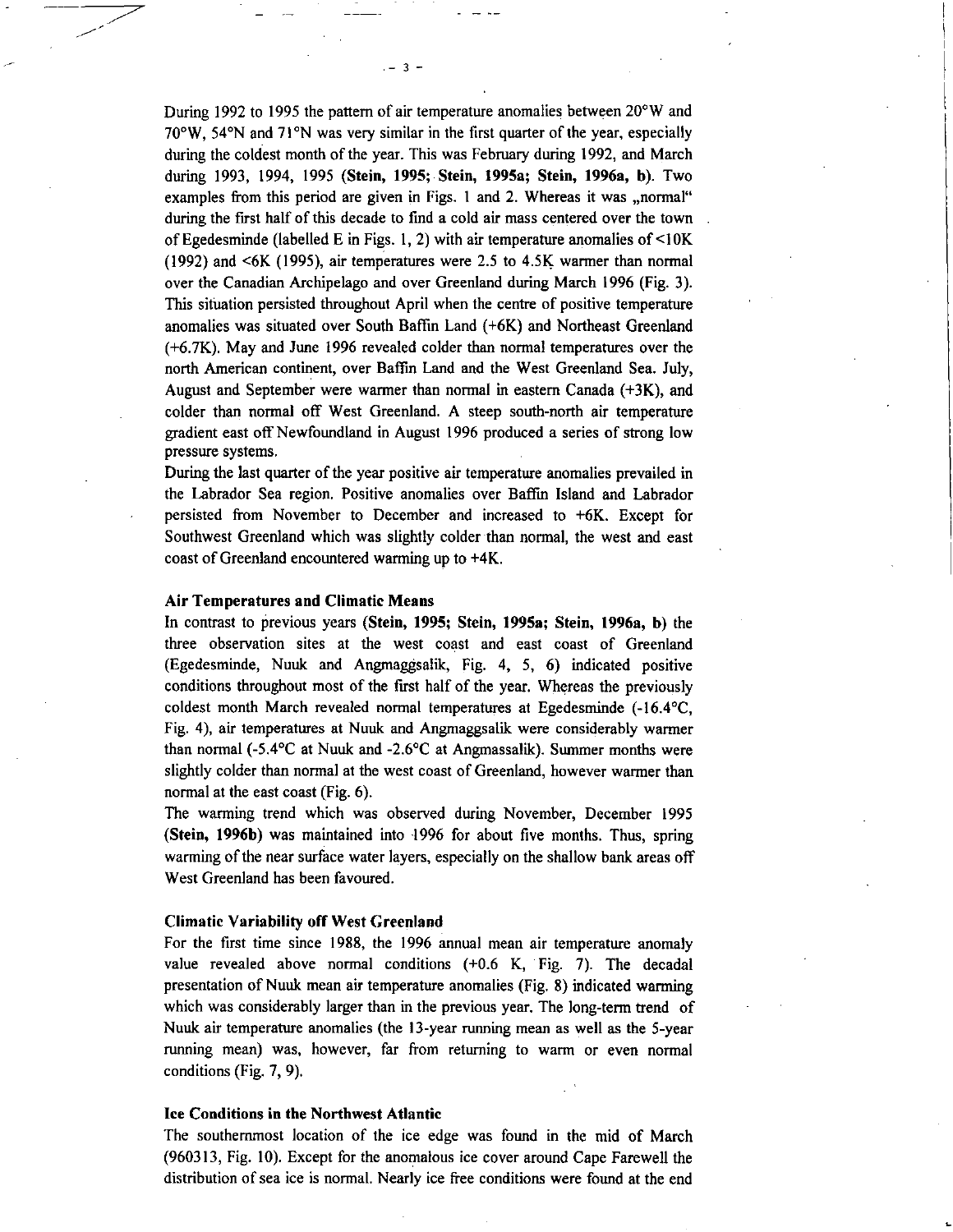of September (960924, Fig. 11) when only at the Baffin Land coast some ice was found. During the last quarter of the year 1996 ice cover around Greenland and off arctic Canada was normal. Only at the beginning of December some new ice formed around Cape Farewell.

# **Subsurface Observations off West Greenland**

**Due** to time constraints only two Oceanographic Standard Sections could be achieved during the cruise of FRV "Walther Herwig III". These were three stations of the Cape Desolation Section and five stations of the Fylla Bank Section **(Stein, 1988).** Fig. 12, 13 show results from station 4 of the Fylla Bank Section. The temperature and salinity time series are referenced to the 1963-1990 mean. Temperature and salinity indicate positive trends, and the temperature anomaly value is the second highest on record  $(+1.59K)$  since the warm 1964 conditions.

Further subsurface observations off East and West Greenland were performed in conjunction with the bottom trawl stations. Results on the thermohaline conditions and water mass properties on the fishing banks are given in a separate paper during the 1997 NAFO Scientific Council Meeting **(Stein, 1997).** 

# **Discussion**

As indicated by **Drinkwater et al. (1996)** the NAO index had a high value in 1995, and "it was expected that the air temperatures in the Labrador Sea region should have been colder than in recent years. However, the icelandic Low also shifted eastward reducing its influence over the Labrador Sea below that expected during a typical high NAO index year."

For 1996 the NAO index was -9.8 (dashed line in Fig. 14). Similar values were found at the end of the 1970s, and this represents the flow of mild air masses from the mid-latitude Atlantic Ocean to the Greenland/Labrador Sea region. Accordingly, air temperature anomalies indicated unusual warming during the month of February which amounted to  $>2K$  in the region of Baffin Land, Labrador and Greenland.

This had implications on the sea ice distribution in the Labrador Sea which seemed to be normal off the Labrador, Baffin Land and Greenland coast except for some unusual sea ice formation around Cape Farewell in January and February.

In contrast to the early 1980s and 1990s the characteristic feature of the "blocked :old air mass" centered near the city of Egedesminde (Fig. 3 in: **Buch and Stein, 1989;** Fig. 1 in this paper) has disappeared during 1996. This seems to represent arge scale changes in the sea level pressure distribution, which, as indicated tbove, seems to be on the hemispherical or even global scale.

Varmer than normal spring conditions (March, April, May) were the onsequence of a warmer than normal winter 1995/1996. Summer was slightly older at the west coast of Greenland, however warmer at the east coast.

'he warmer than normal conditions as recorded since November 1995 off East nd West Greenland, point at intermediate warming which is characteristic of the econd half of the recent decades. The long-term trend of air temperature homalies off West Greenland points, however, still at cooling, a trend which is ersistent since the early 1970s (c.f. Stein, 1996b).

he subsurface observations on the Fylla Bank Station 4 reveal anomalous warm

 $4 -$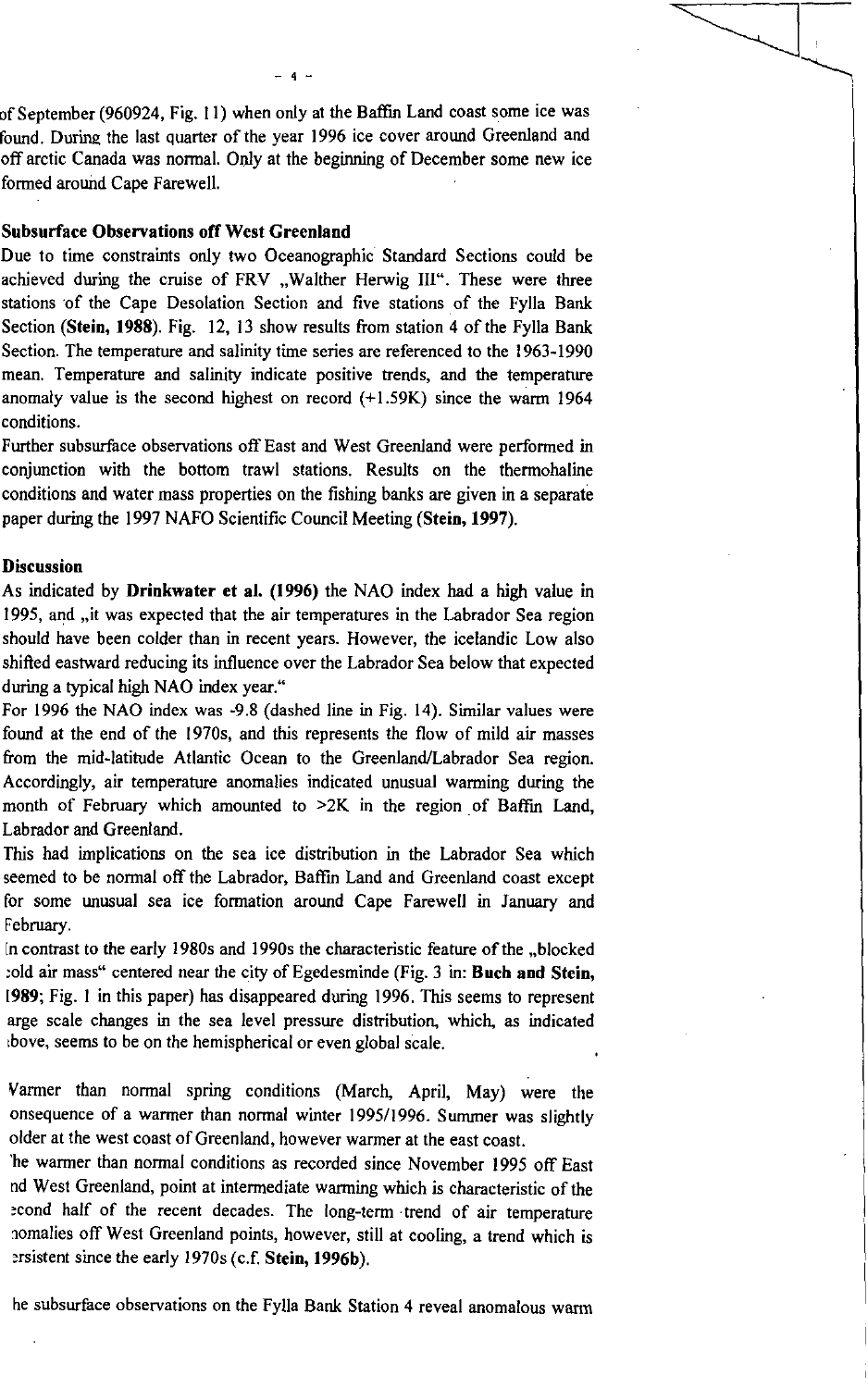and saline conditions in all water layers from the surface down to 300m depth (Fig. 12, 13). The 200-300m water layer is mostly influenced by the slope trapped warm and saline Irminger component of the West Greenland Current system. As presented in a separate paper (Stein, 1997), the thermohaline conditions on the West Greenland fishing banks during autumn 1996 were dominated by this warm, saline water mass.

# References

Anon., 1996. Der Wetterlotse. Vol. 48, Nr. 589-600; Deutscher Wetterdienst, Seewetteramt, Hamburg.

Buch, E., M. Stein 1989. Environmental Conditions off West Greenland, 1980- 85. J.Northw.Atl.Fish.Sci., Vol. 9: 81-89.

Drinkwater, K.F., E. Colbourne, and D. Gilbert 1996. Overview of Environmental Conditions in the Northwest Atlantic in 1995. . NAFO Sci.Coun. Studies, 27: 1-37.

Newell, J.P. 1996. Sea-ice and atmospheric circulation anomalies in the Labrador Sea region associated with extremes of the Southern Oscillation. Int. J. Climatol.; 1996; Vol. 16, no. 1, pp. 63-71; ISSN 0899-8418;

Stein, M. 1988. Revision of list of NAFO standard oceanographic sections and stations. NAFO SCR Doc., No. 1, Serial No. N1432, 9p.

Stein, M. 1995. Climatic Conditions Around Greenland - 1992. NAFO Sci.Coun. Studies, 22: 33-41.

Stein, M. 1995a. Climatic Conditions Around Greenland - 1993. NAFO Sci.Coun. Studies, 22: 43-49.

Stein, M. 1996. Conclusions drawn from the climatic issues as presented during the STACFEN Meeting in June 1996. NAFO SCR Doc.96/83; 6 pp.

Stein, M. 1996a. Climatic Conditions Around Greenland - 1994. NAFO Sci.Coun. Studies, 25: 59-65.

Stein, M. 1996b. Climatic Conditions Around Greenland - 1995. NAFO Sci.Coun. Studies, 27: 39-47.

Stein, M. 1997. Thermohaline Properties of the Fishing Banks off East and West Greenland. NAFO SCR Doc.

Wohlleben T.M.H., A.J. Weaver 1995. Interdecadal climate variability in the subpolar North Atlantic. Clim. Dyn.; 1995; Vol. 11, no. 8, pp. 459-467; ISSN 0930-7575;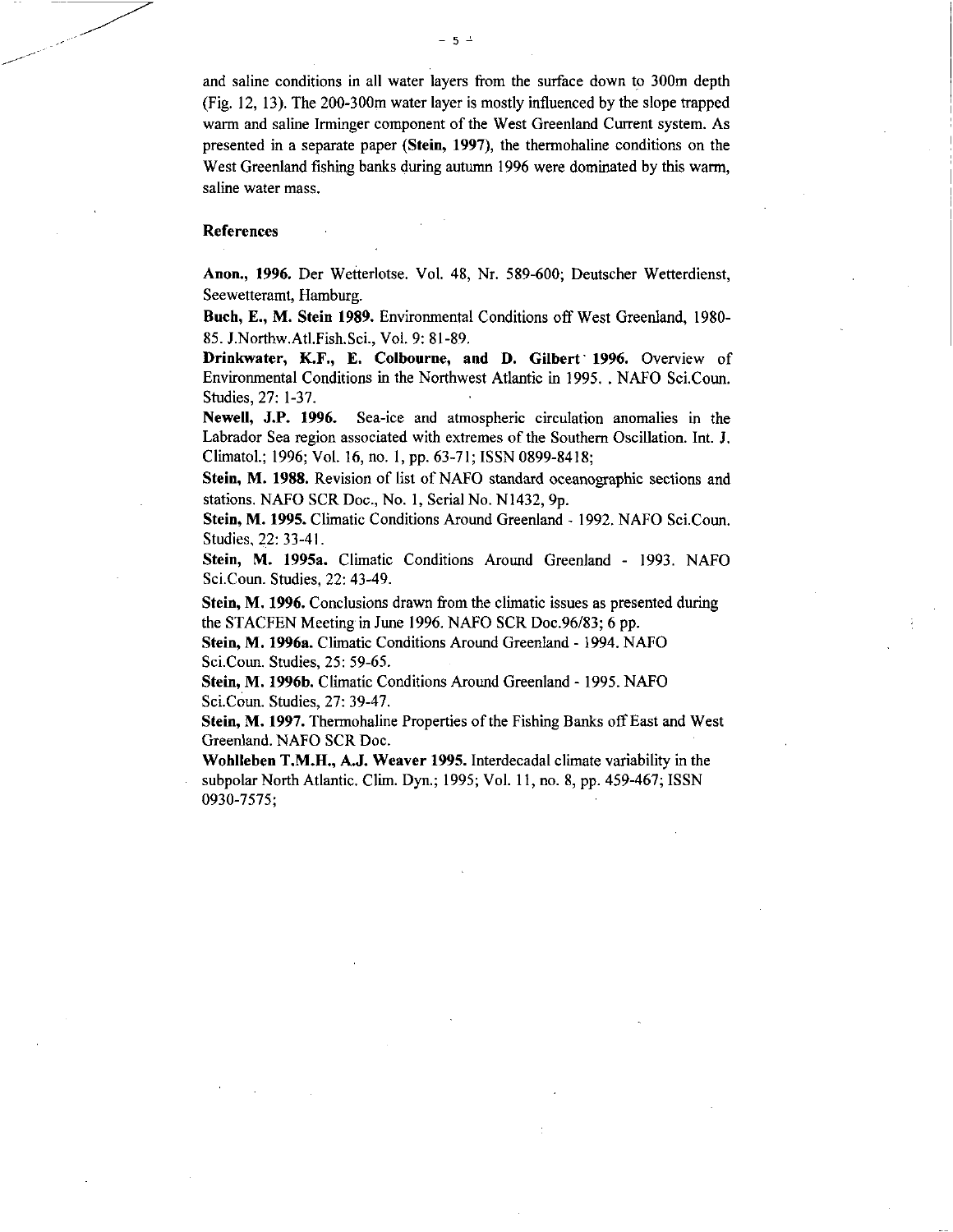

 $6 -$ 

Fig. 1 Mean air temperature anomalies over the Northwest Atlantic during February, 1992 (E=Egedesminde, N=Nuuk, A=Angmagssalik)



Fig. 2 Mean air temperature anomalies over the Northwest Atlantic during March, 1995 (E=Egedesminde, N=Nuuk, A=Angmagssalik)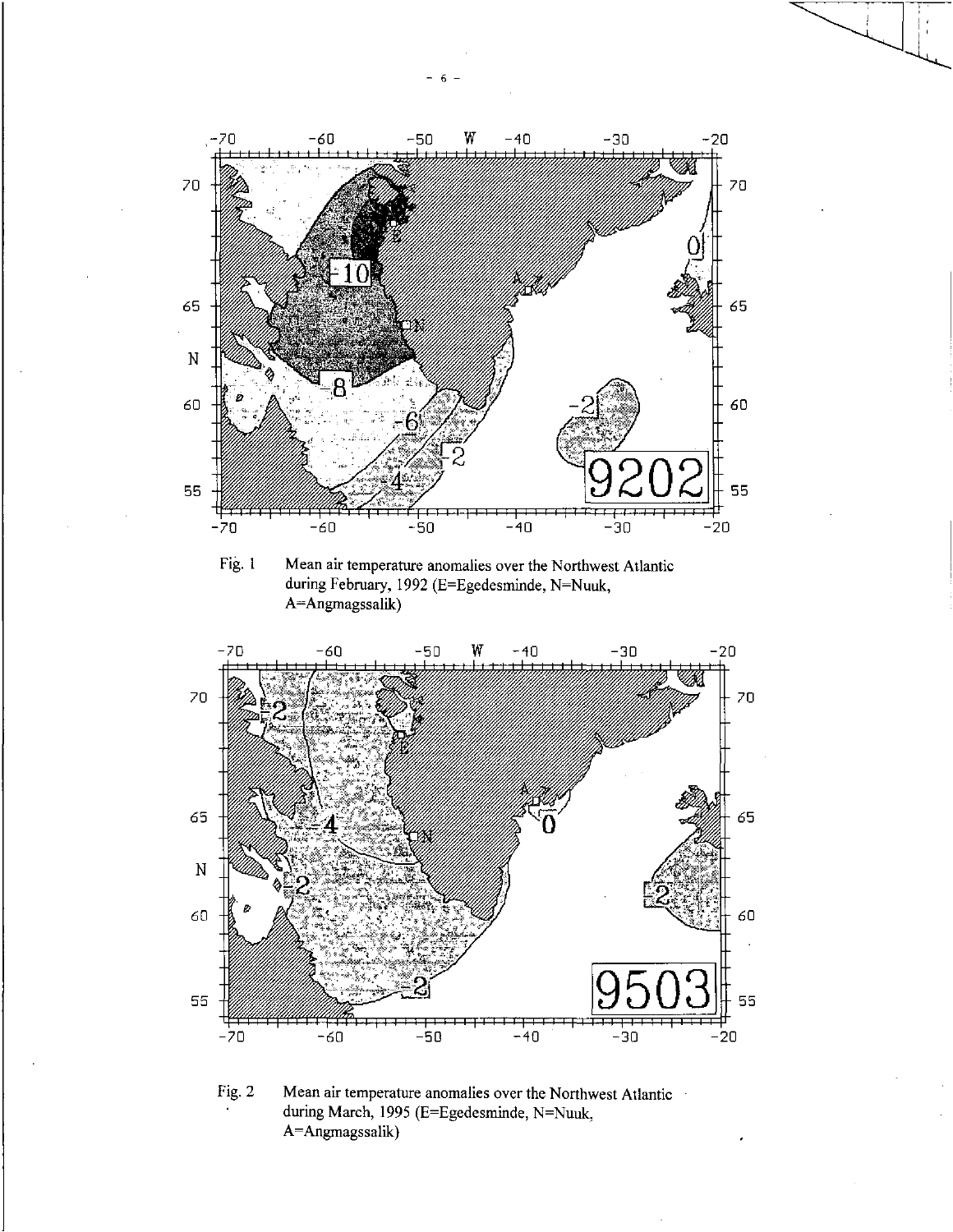

Fig. 4 Monthly mean air temperature at Egedesminde during 1996 and climatic mean (1961-1990)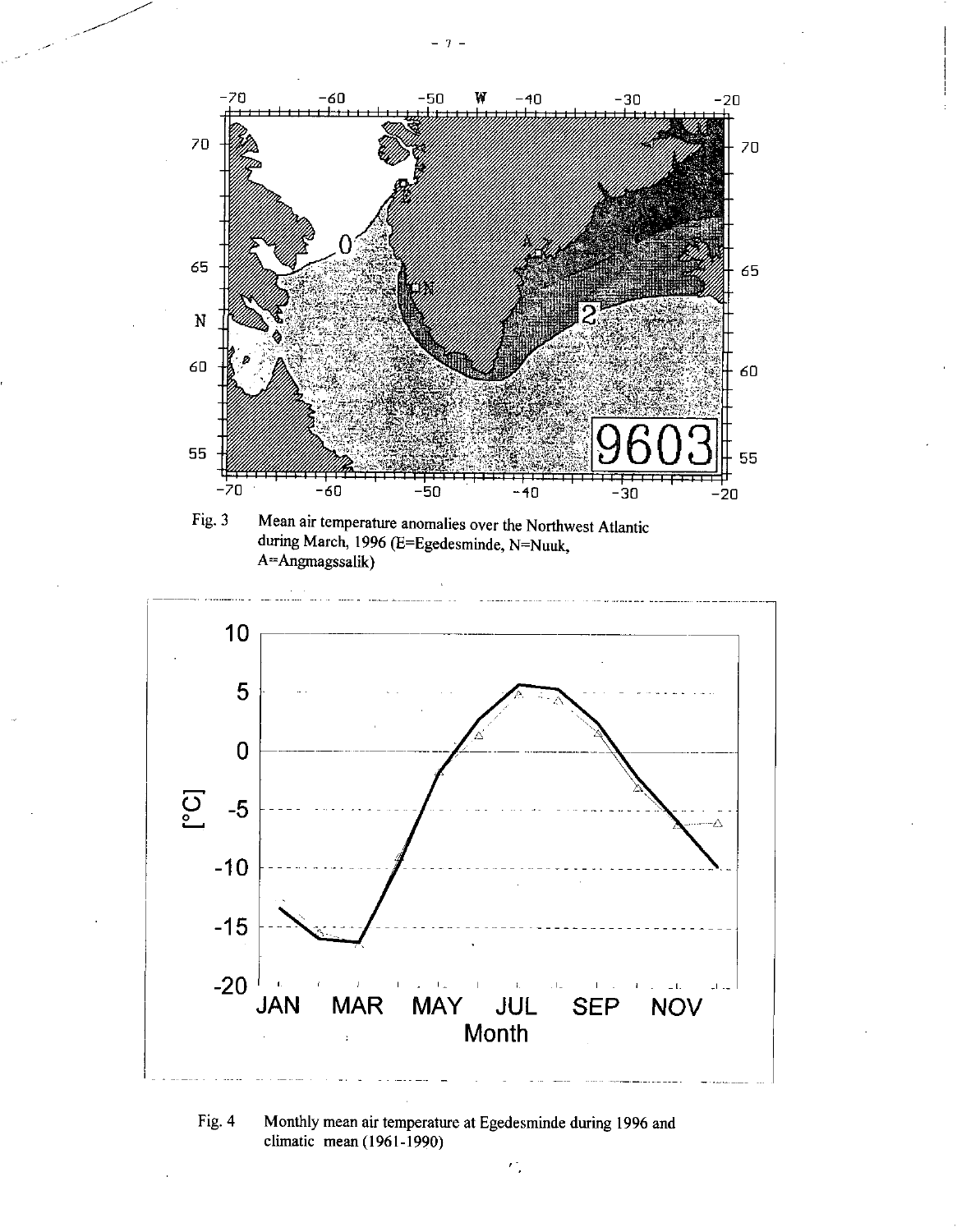

Fig. 5 Monthly mean air temperature at Nuuk during 1996 and climatic mean (1961-1990)



Fig. 6 Monthly mean air temperature at Angmagssalik during 1996 and climatic mean (1961-1990)

 $-8 -$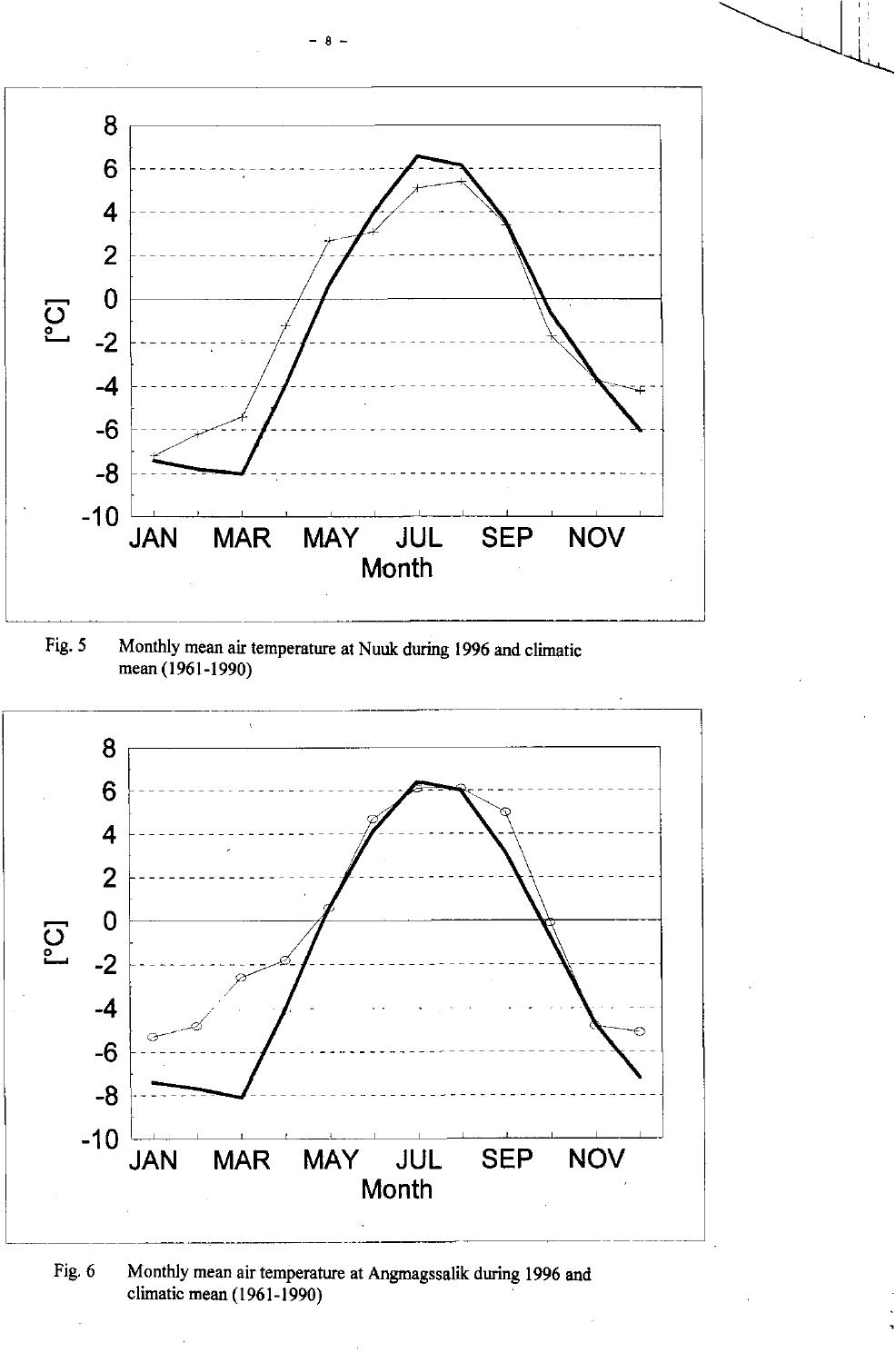

Fig. 7 Time series of annual mean air temperature anomalies at Nuuk (1880-1996, rel. 1876-1990) and 13 year running mean



Fig. 8 Composite of decadal air temperature anomalies at Nuuk given relative to the climatic mean of 1961-90 for the decades of the 1970s, 1980s and 1990s

 $-9 -$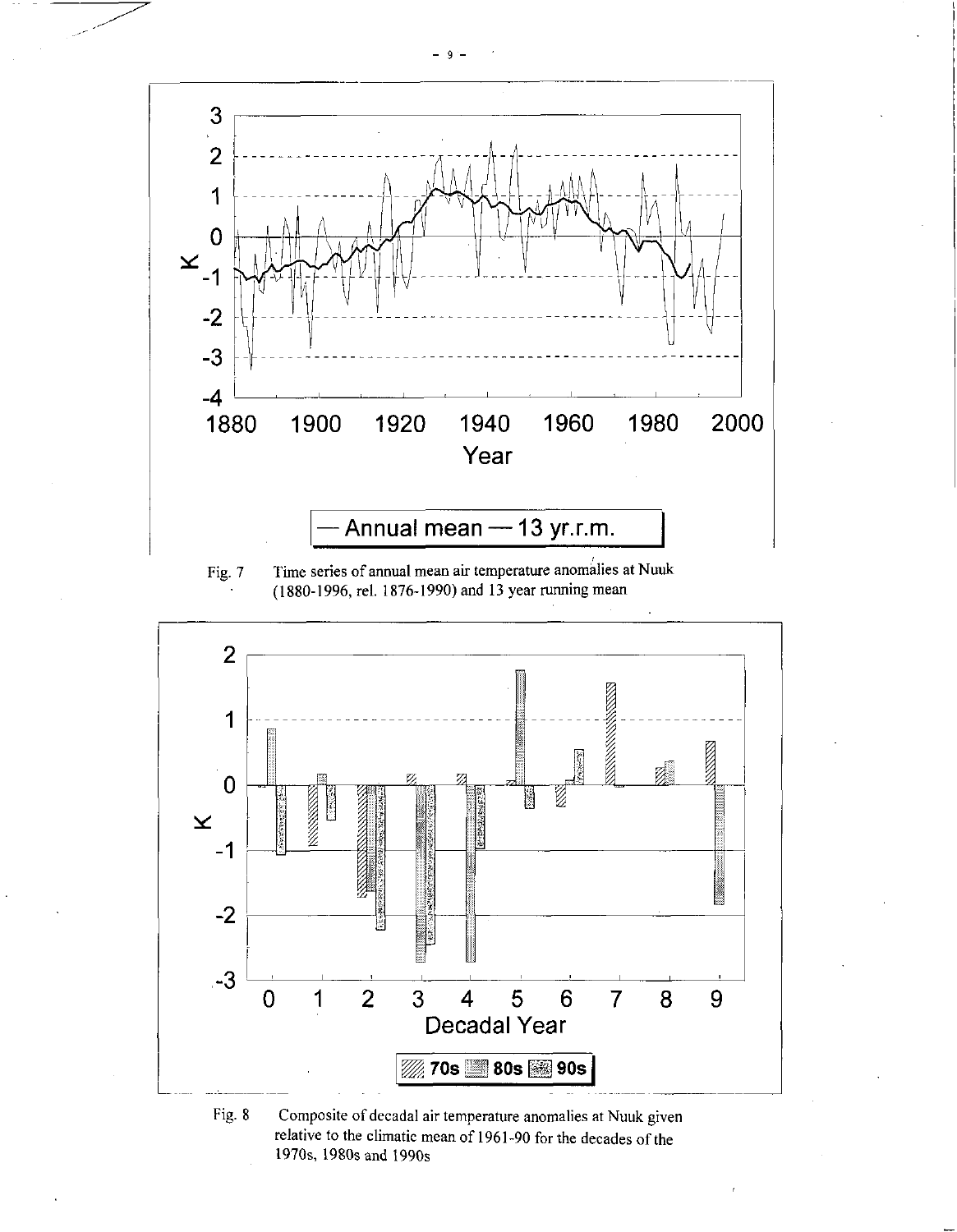

Fig. 9 Time series of annual mean air temperature anomalies at Nuuk (1880-1996, rel. 1876-1996) and 5 year running mean



Fig. 10 Ice edge during March 13, 1996; dark shaded areas indicate *anomalous extent of* ice *edge during the* month of April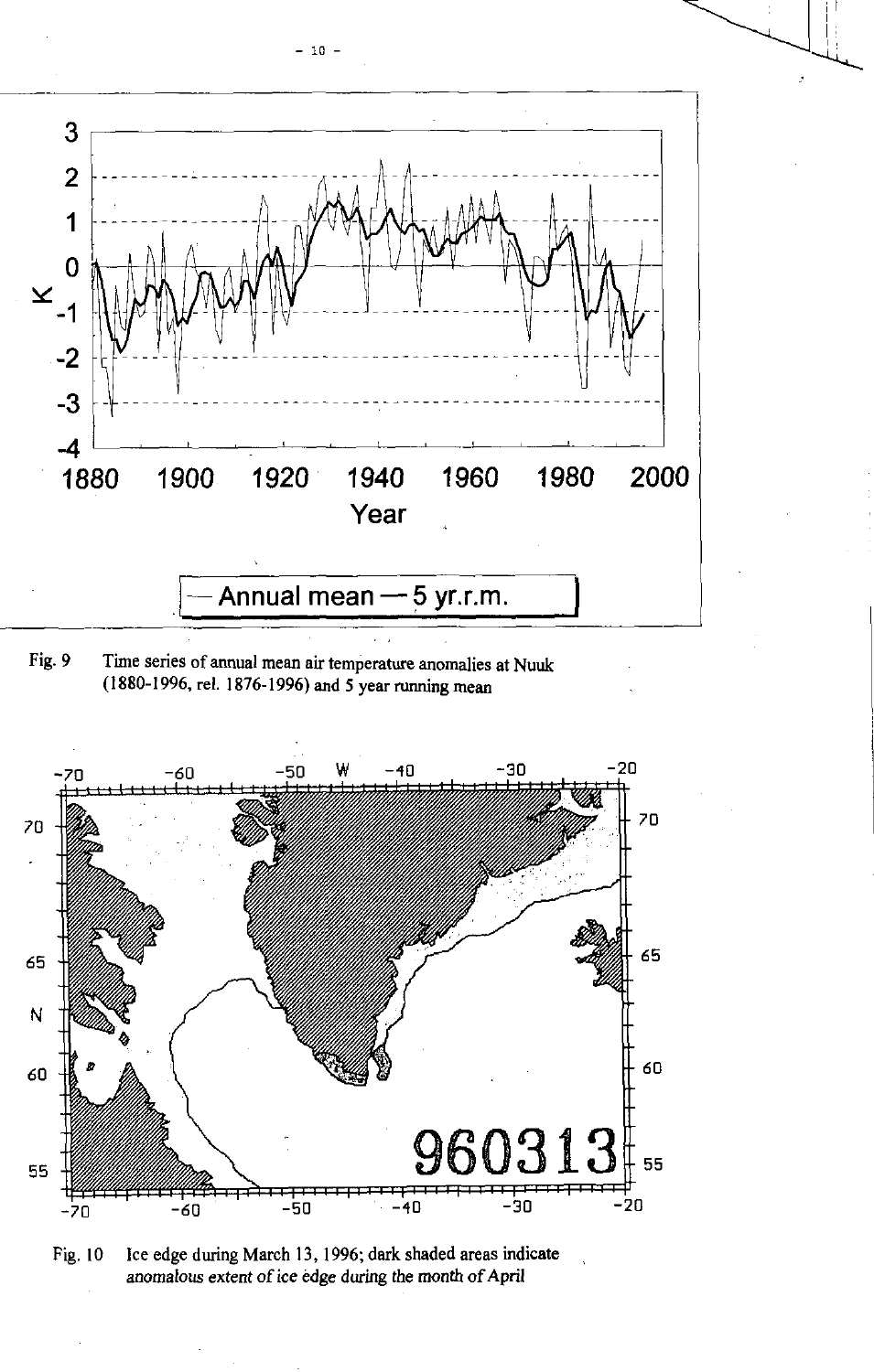

Fig. 11 Ice edge during September 24, 1996; dark shaded areas indicate anomalous extent of ice edge during the month of September



Fig. 12 Time series of temperature at Standard Oceanographic Station 4 of the Fylla Bank Section (1963-1996) for surface layers 0-50m, 0-200m and Irminger Water layer 200-300m

11